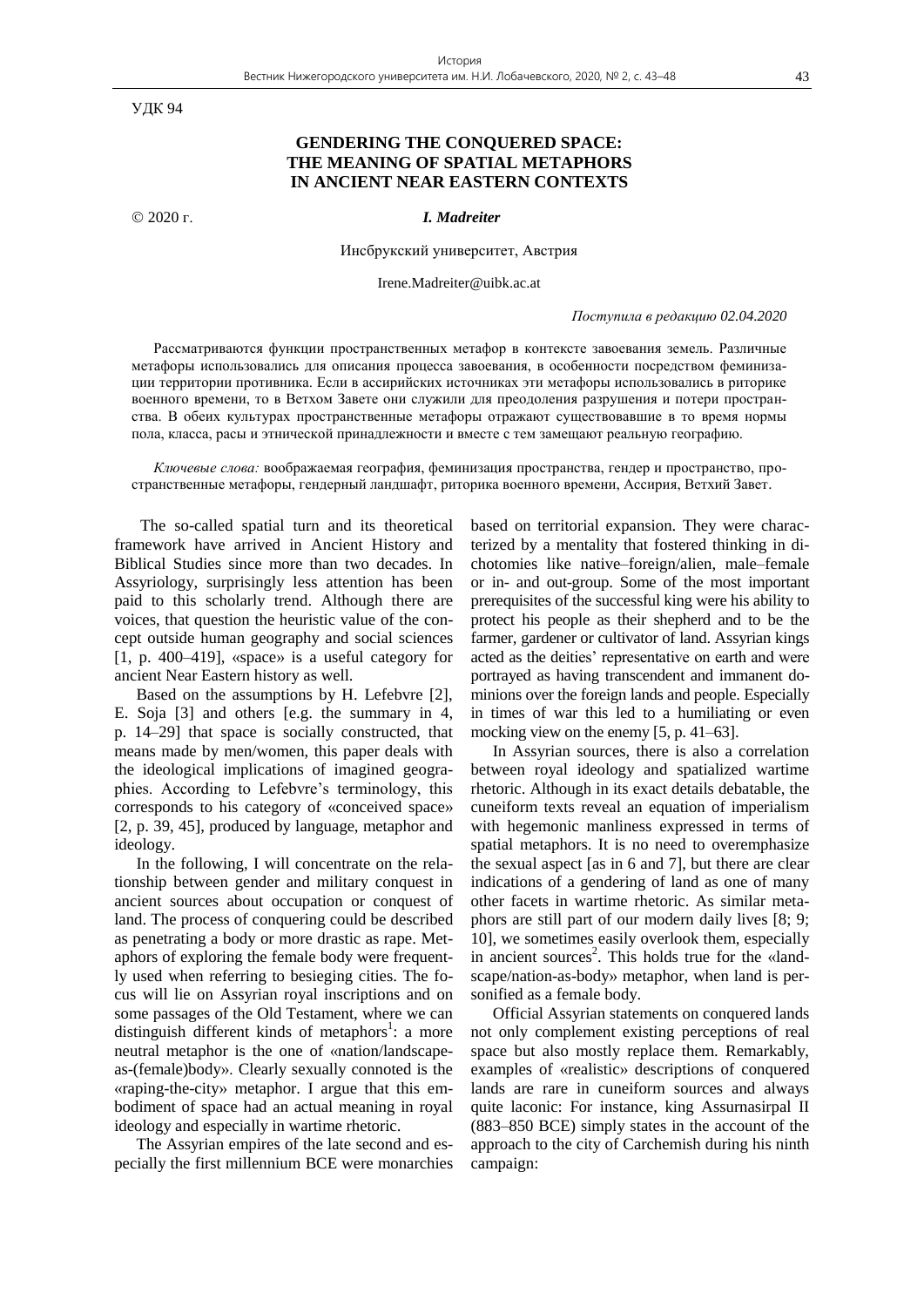ÍD.A.RAD *ina* <A>.KAL.-*šá ina* GIŠ.MÁ.MEŠ KUŠ.DUḪ.ŠI-*e lu-ú e-bir*

«I crossed the Euphrates, which was in flood, in rafts (made of inflated) goatskins…» (RIMA II A.O. 101.1, iii  $64-5$ <sup>3</sup>.

The majority of texts, however, have lengthy narratives about besieging a city or invading a land. These passages use a highly literary, often metaphorical language known from poetical or mythological texts. Over the centuries, various kings applied the same metaphors on different historical campaigns or regions. By that, these metaphors became stereotypes.

We can distinguish different kinds of metaphors in the texts: more neutral are the ones of «landscape/nation-as-body» or «conquering-virginland». J. Assante, for example, observed that in inscriptions of king Tukulti-Ninurta I (1240–1205 BCE) conquered territory is imagined much like the female body, and conquering much like penetration of virgin territory [7, p. 358; RIMA I A. 0.78. 23]. About four centuries later, Assurnasirpal II claims to have penetrated impassible territory that was so remote that it was unknown to the kings who preceded him. He calls himself:

*mu-pat-ti*<sup>4</sup> [*tu*]-*da-at* KUR.MEŠ*-e šá* GIM *šelu-ut pat-ri a-na* AN-*e zi-qip-ta šá-ak-nu.*

....opener of paths in mountains which rise perpendicularly to the sky like the edge of a dagger." (RIMA II A.O. 101.40, i 15).

The king had to explore regions,

KUR-*ú* GIM *zi-qip* GÍR AN.BAR *še-su na-a-di u* MUŠEN AN-*e mut-tap-ri-šú qé-reb-šú la i-'i-ru.*

«…wherein the mountain was as jagged as the point of a dagger and therein no winged birds of the sky flew...» (RIMA II A.O. 101.1,  $\frac{1}{1}$  49)<sup>5</sup>.

This motive of the «difficult path» that had to be cut through the mountains with iron axes and copper picks (RIMA II A.O. 101.1 ii 95–96) is frequently used to metaphorically describe alien landscape. The Assyrian king actively transforms the untouched, virgin land into cultivated space.

An intensification of the «landscape/nation-asbody» metaphor appears in some books of the Old Testament, when cities are equated with endangered or violated women. Hebrew and Akkadian<sup>6</sup> terms for «city», ' $\hat{u}$  (עיר) or  $\bar{a}$ lum, as well as Greek *polis* and Latin *urbs* are of female grammatical gender. The same applies to the nouns for «land", in Akkadian *mātum / erṣetum*, Greek *chōra* or Latin *terra*. Grammatical gender only does not tell much. Things become more significant, when grammatically male terms like Judah, Israel or Egypt are treated female, combining them with female personal or possessive pronouns («she», «her») in the text, but also with epithets like «virgin», «wife», «whore», «mother», «bride», or

«daughter». Cities and nations are not inherently female but have to be made feminine by scribes or authors. This means, they are constructed imaginatively. Famous Biblical examples of such feminized cities devastated by gods are Nineveh and Babylon. In Second Isaiah, the consequences of Babylon's military destruction are equated with the fate of women in war:

«Come down and sit in the dust, virgin daughter Babylon … strip off your robe, uncover your legs … your nakedness shall be uncovered, and your shame shall be seen. I will take vengeance, and I will spare no one» (Isa. 47: 1–3).

The prophetic book Nahum, dating to the Persian period  $(6^{th}-5^{th}$  centuries BCE) [13, p. 540– 542], presents one of the most thoroughly gendered presentations of the Assyrian encounter in the Bible. Historical background is the retrospective view on the fall of the Assyrian capital Nineveh in 612 BCE by a coalition of Babylonians and Medes. Woman Nineveh is an object of scorn, she is the guilty one, the deceptive whore, who is attacked with «flaming swords and flashing spears», who has brought the punishment (i.e. the city's destruction) upon herself:

«On account of the countless whorings of the whore, the graceful beauty, mistress of sorceries, one who sells nations through her whoredom, and families through her sorceries» (Nahum 3: 4).

Nahum 2: 14 and especially 3: 5 contain oracles directed against a feminized Nineveh, accusing her of harlotry and threatening her with rape:

«Behold, I am against you, says Yahweh of Hosts (Sabaoth), I will lift up your skirts over your face and I will display your nakedness to the nations and your shame to the kingdoms» (Nah 3: 5).

The historical military conquest of Nineveh by a human army becomes an act of a masculine divinity shaming a feminized city through sexual assault<sup>7</sup>. Yahweh, through Nahum, has labeled the capital of Assyria a prostitute. This implies that the Assyrian king was portrayed as somebody, who was not capable to protect her. Now, the gates of the town (this is her vagina) are opened to her enemies. In contrast to Nineveh, on the also feminized (grammatically masculine) Judah no language of whoredom is attached, when she is told to celebrate the downfall of her rival. Yahweh, the vengeful storm god, carries out the shaming and military conquest of Nineveh, while the Assyrian king is totally incapacitated, cursed to his grave. This is intended to belittle Assyrian invaders and to preserve the masculine power and honor of Yahweh. Indeed, during the lifetime of Nahum the Assyrians were no military thread anymore, because the Achaemenid dynasty dominated the land. So Nahum can be read as «subversive anti-imperial scrip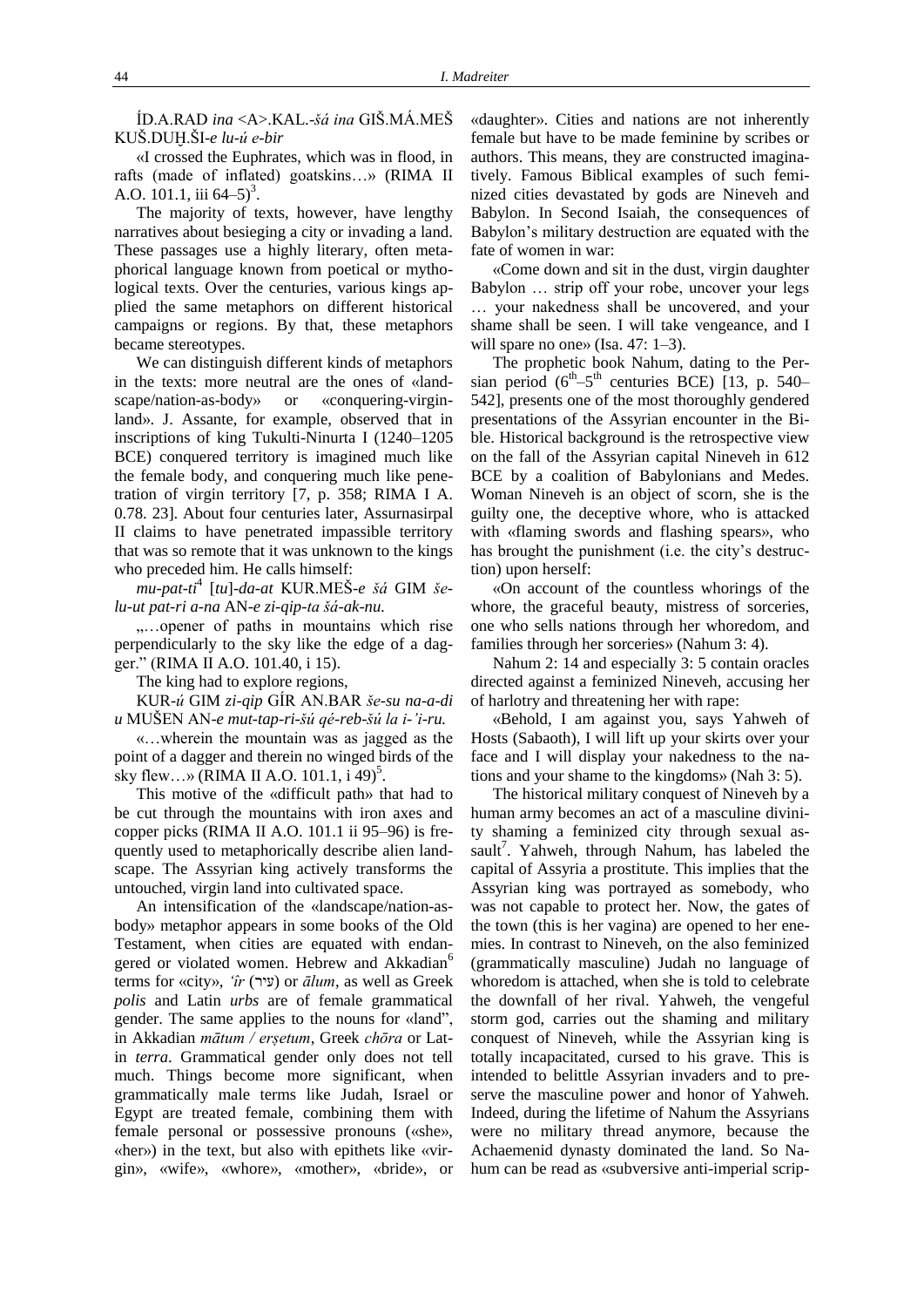ture [13, p. 542]» directed against any empire. He not only gives reasons for the downfall (bloodshed, deceit, harlotry) of an imperial power, but also «condemns all oppressive or offensive acts, imperial as well as intra-societal [13, p. 555]». Through the image of the Assyrian empire, the book of Nahum shows how Yahweh acts against and liberates his people from such imperial power. Readers could interpret this as a symbol of hope that the Persian domination will also come to an end like the former Assyrian.

Nahum illustrates the versatility of gendered language in the ideological representation of history: the more common metaphor «Jerusalem-aswoman» is recasted or even transformed into a «Nineveh-as-woman» metaphor<sup>8</sup>. An example of the former metaphor comes from the book of Ezekiel. It applies the picture of the violated woman on Jerusalem, who is brutally attacked by her husband Yahweh, because of her alleged adultery with foreign nations (Assyria, Egypt)<sup>9</sup>. For this perceived wrong, Jerusalem is attacked by the god verbally and physically: she is exposed, raped, stoned, and stabbed. In verses 39–41, God punishes his wife for her lewd behavior, commanding the woman's lovers (Egypt, Assyria) to break down her platforms and high places and to destroy her property. When viewed through the historical lens [14, p. 116–120], the actions of Jerusalem can be seen as an attempt of a city to protect itself from the pillaging and total annexation by much greater nations by trying to actively get in contact with them. Yahweh prevents and punishes such autonomous behavior that is against the male norms of society. With this, we approach to the ideological implications of gendered spatial metaphors.

Above mentioned examples of gendered spatial metaphors reveal that they were part of a dichotomized, gendered ideology, which is reflected not only in inscriptions but also in myths and literary texts. The «kernel of truth» behind such metaphors were historical military encounters all over the Ancient Near East and the real experience of siege, warfare, or social insecurity. The metaphors express the loss of space or destruction of cities like Nineveh or Jerusalem. B. E. Kelle states that, «certainly the violation of women as a metaphor fits the destruction of capital cities, for the stripping, penetration, exposure and humiliation of the women are analogous to siege warfare, with its breaching of the wall, entrance through the gate, and so forth» [15, p. 104]. He sees the Biblical metaphors as crafted for times of warfare. The capital cities serve as metonyms for the ruling houses and the political elite. According to him, the metaphors offer «a war-time critique of political rulers and their actions» [15, p. 107].

G. Yee argues that Ezekiel, the spokesman of the male elite of his time, used spatial metaphors to «avoid blame for the nation's fall by concealing themselves behind the bodies of women [14, p. 134]». Woman as a symbol or trope for a sinful targeted group or nation helped him articulate issues of power and asymmetry. These metaphors pressure the male elite to avoid being identified as women but instead to identify with the dominating violent masculinity of Yahweh.

Contemporary research on metaphor has revealed its cognitive dimension: namely, that metaphor is part of human conceptualization and not just a linguistic expression that occurs in literary works. Philosopher Tim Rohrer [8, p. 115–137] has observed already in 1995, that the reality of our modern political life is constituted by metaphors. They are fundamental to our political discourse<sup>10</sup>. Metaphors of rape or the metaphor «nation-is-aperson» were consciously used by President George Bush in the propaganda before the First Gulf War in 1991 to persuade the U.S. and her allies «to share his (i.e. Bush's) understanding of the crisis» [10, p. 116] and to attack Iraq. This time it was the alleged «rape of Kuwait», that had to be retaliated. The modern example shows that gendered metaphors of space have a meaning in daily politics. They serve as a justification to go to war.

The underlying gendered symbolism in political discourse helps make it feel natural and legitimate to fight wars and spend money on military programs that would otherwise be difficult to justify on rational security grounds. It is a face-saving strategy that covers up the real intentions of the producer of the metaphor. Certainly, the kings and elites in antiquity had no problems to legitimate the financing of wars, but they also had to justify wars before their gods and their subjects. By using metaphors, the kings and rulers strengthened a sense of community, a feeling of sharing a common goal, – a goal that had to be realized.

Metaphorical descriptions of conquering land recur in Assyrian war reports and Old Testament texts but had different meanings. In cuneiform sources, gendered space was used as a tool in political propaganda, to belittle the enemy and legitimize territorial expansion. Books of the Old Testament reflect elements of Assyrian and Babylonian war rhetoric but adapt and enlarge spatial metaphors for their own purpose: to criticize Judean elite or even their own people. Thus, gendered space is not so much seen as factual means of propaganda but serves as means of criticizing hubristic behavior. Within both contexts, the «landscape/nation-as-(female)body» metaphor is different from the rape metaphor. The former stresses the typical stereotypes between the genders, like male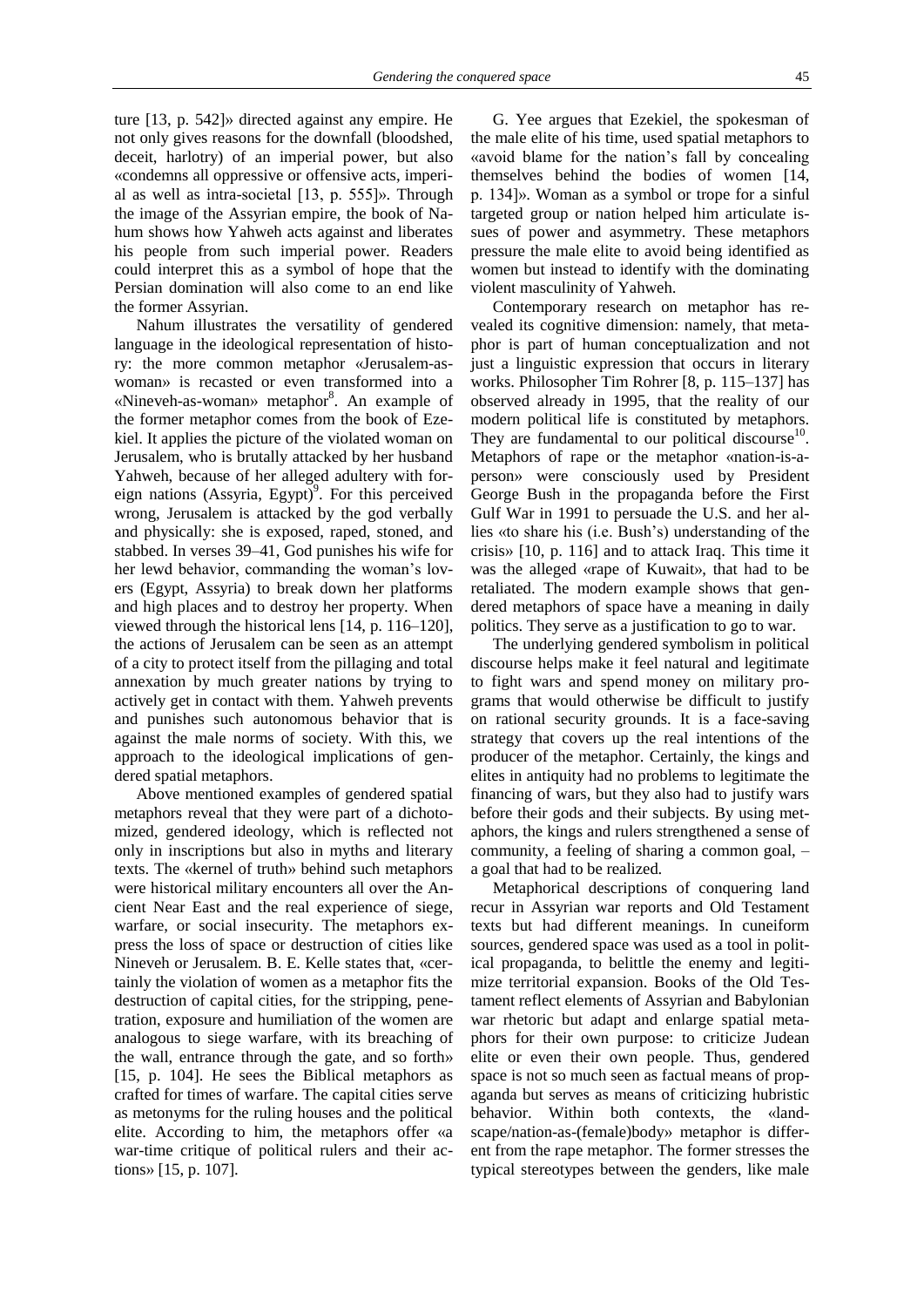is strong, female is weak and reflects hegemonic manliness of the victor. The rape metaphor is a subcategory of the «nation as woman» metaphor, but emphasizes the severity of the crisis, the extreme hardship and consequences of war for its victims.

Metaphors were (and still are) tools for integrating affection, enjoyment and thought into different discourses aligned with different ideologies. Their multi-dimensional character made it easy to use them for various purposes. On the one hand, they could be used to offend, humiliate, and degrade one's opponents (dysphemic offensive use) or to legitimize military actions against the enemy and his land by using metaphors that represent women's experiences that call for sympathy, as in the rape metaphor, or hope, as in the birth metaphor $^{11}$ . As has been shown, these metaphors were not only applied on the enemy people, but also on the enemy territory.

Until today, there is a tendency in national defense discourse to personify and sexually characterize the actions of states and armies. This leads to a feminization of cities or even whole countries. The «landscape/nation-as-body» metaphor and its subcategories «landscape/nation/city-as-woman» and «violating/raping-the-city» can be applied on foreign people or lands to stress alterity, i.e. the difference between «them» and «us». They can also refer to own cities, who do not obey to current social or political norms properly.

Such metaphorical descriptions of foreign lands or cities had different meanings. In cuneiform sources, gendered space was used as a tool in political propaganda. In the books of the Old Testament gendered space was used to criticize hubristic behavior on a more literary level. Here, the spatial metaphors produced spatial ideologies that attempted to overcome the deterioration or loss of (real) space. In both analyzed societies, these descriptions became stereotypical, and do not reflect historical realities or real geography, but current norms of gender, race, ethnicity or class within the respective society. Yet, spatial metaphors cover up and replace real geographical descriptions of landscapes or cities.

#### *Примечания*

1. Remarkably, Near Eastern and Ancient Greek sources share a similar repertoire of spatial metaphors, as I will show in a future study.

2. K. Radner [11, p. 234] is right that there is no *explicit* «sexual relationship between a dominant male and a passive female» as in the Old Testament, but her further statements that «sexual connotations are entirely missing» in visual arts and texts and that «Assyrians equated the land with the female and the female body cannot be supported at all,» are too extreme.

3. River crossings are already stated by Tiglat-Pileser I (RIMA II A.O. 87.1, v 57–59). For the underlying royal propaganda see *in extenso* [12].

4. M. Cifarelli [12, p. 123] noted, that the scribe used the more dynamic verb «to open» (*petû* II), rather than «to see» (*amāru*) or «to tread upon» (*kabāsu*). Akkadian *petû* (CAD p 345ff.; 350) can also bear a sexual meaning «to bare, uncover, unveil», referring to the womb or the female genitalia.

5. See also RIMA II A.O. 87.10.

6. The Akkadian word *ālum* («city», see CAD A 1, 379ff.) is in general masculine, but especially under west-Semitic influence feminine, e.g. in the Amarna correspondence, see CAT 126f.

7. The image of Yahweh as perpetrator of genderbiased violence is also obvious in the books of Ezekiel, Hosea, Jeremiah and Lamentations. On Ezekiel see [14; 15; 16; 17; 18] with further literature.

8. Similar personifications include the whore Babylon in Isaiah and the land Samaria in Mica. Remarkably, there are also analogies in Classical authors: In an epigram by Agathias (*AP* 9.152), feminized Troy laments its own fall. Already in the Iliad, Troy is described as having lost her *kredemnon* (marriage veil) as a sign of her forced conquest.

9. I. Zsolnay [17] recently stressed that Erra responds with similar violence like Yahweh on an impertinent Babylon in the late Babylonian epic *Erra and Išum*.

10. For the use of political metaphors in modern Middle East see [10].

11. See e.g. [10] and examples from the Vietnam war [9, p. 308–310].

#### *Список сокращений*

CAD – Gelb, I.J. The Assyrian dictionary of the Oriental Institute of the University of Chicago. Chicago, Ill: Oriental Institute, 1956–2010. 21 vols.

CAT – Rainey, A.F. Canaanite in the Amarna tablets. A Linguistic Analysis of the Mixed Dialect Used by Scribes from Canaan. Leiden: Brill, 1996. 4 vols.

RIMA II – Grayson, A.K. Assyrian rulers of the early first millennium BC (1114–859 BC). Toronto; London: University of Toronto Press, 1991. 425 p.

#### *Список литературы*

1. Jerram L. Space: a useless category for historical analysis? // History and theory. 2013. Vol. 53/3. P. 400– 419.

2. Lefebvre H. The production of space. Oxford, UK; Cambridge, Mass.: Blackwell, 1991. 454 p.

3. Soja E. Thirdspace: Journeys to Los Angeles and Other Real-and-imagined Places, 1995. 346 p.

4. Berquist J. Critical Spatiality and the Construction of the Ancient World // Imagining biblical worlds / ed. J.W. Flanagan, D.M. Gunn, P.M. McNutt. London; New York: Sheffield Academic Press, 2002. P. 14–29.

5. Madreiter I. Den Feind verlachen: Die Funktionen von Humor und Spott in Kriegsberichten der assyrischen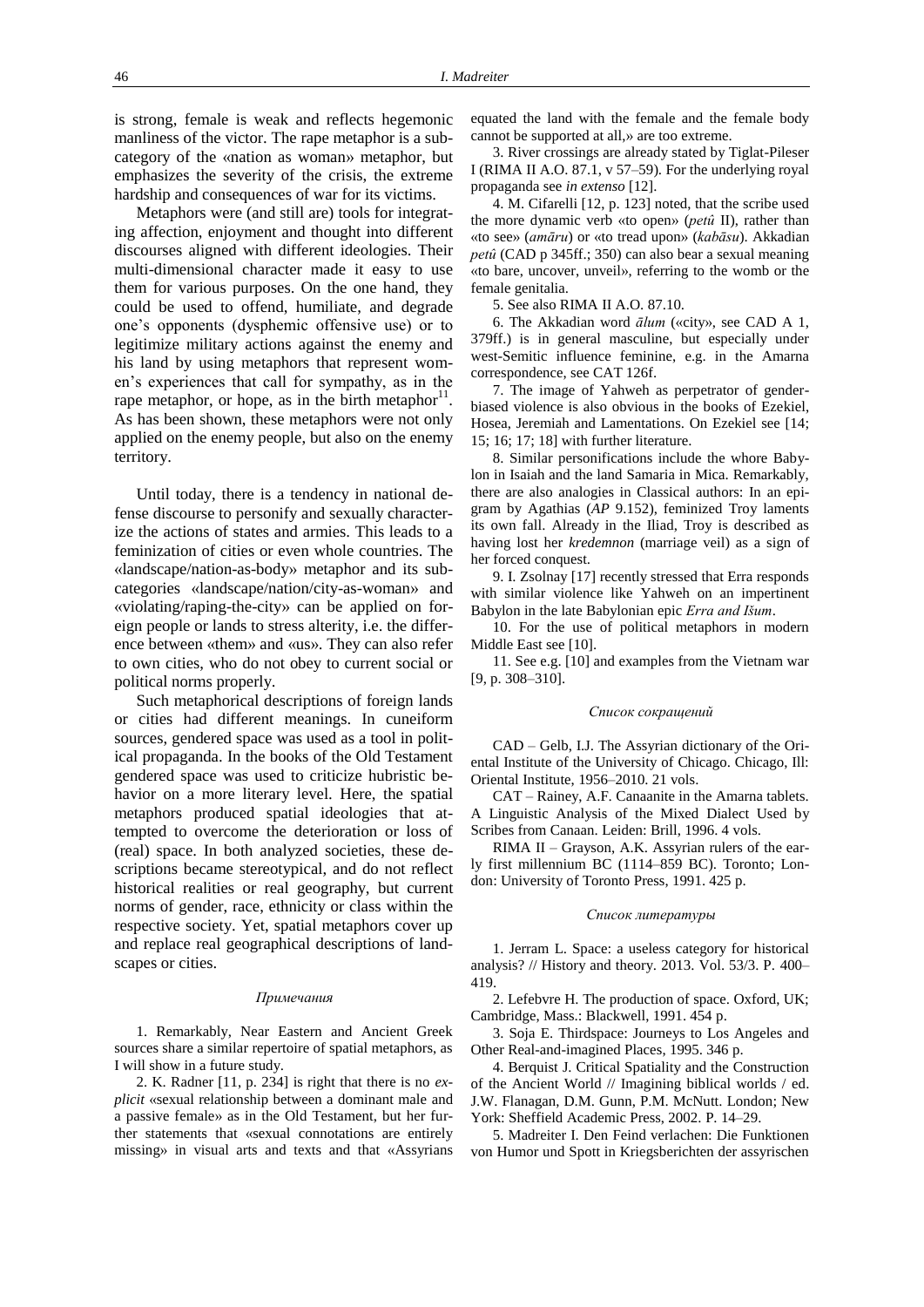Herrscher // Krieg in den Köpfen. Akten der Grazer Adventgespräche 2012 / ed. P. Mauritsch, 2018. P. 41–63.

6. Marcus M.I. Geography as Visual Ideology: Landscape, Knowledge, and Power in Neo-Assyrian Art // Neo-Assyrian geography / ed. M. Liverani. Roma: Università di Roma, Dipartimento di scienze storiche, archeologiche e antropologiche dell'Antichità, 1995. P. 193–202.

7. Assante J. The Lead Inlays of Tukulti-Ninurta I: Pornography as Imperial Strategy // Ancient Near Eastern art in context / ред. J. Cheng, M.H. Feldman. Leiden; Boston: Brill, 2007. P. 369–407.

8. Rohrer T. The Metaphorical Logic of (Political) Rape: The New Wor(l)d Order // Metaphor and symbolic activity. 1995. Vol. 10. P. 115–137.

9. Gordon P., Washington H.C. Rape as Military Metaphor in the Hebrew Bible // A feminist companion to the Latter Prophets / ed. A. Brenner, C.R. Fontaine. Sheffield: Sheffield Academic Press, 1995. P. 308–325.

10. Momani K., Badarneh M.A., Migdadi F. Gender Metaphors in Middle Eastern Politics and the Arab Receiver // Social Semiotics. 2009. Vol. 19. P. 293–310.

11. Radner K. How did the Neo-Assyrian King Perceive his Land and its Resources? // Rainfall and agriculture in Northern / Ed. R.M. Jas. Leiden, Istanbul: Nederlands Instituut voor het Nabije Oosten; Nederlands Historisch-Archeologisch Instituut te Istanbul, 2000. P. 233–246.

12. Cifarelli M. Enmity, Alienation and Assyrianization: The Role of Cultural Difference in the Visual and Verbal Expression of Assyrian Ideology in the Reign of Aššurnasirpal II (883–859 B.C.). PhD. Diss. Columbia University, 1995.

13. Wöhrle J. Woe to the «Bloody City» (Nah 3:1): Postcolonial Perspectives on the Image of Assyria and its Early Reception History in the Book of Nahum // Semitica. 2018. № 60. P. 537–555.

14. Yee G.A. Poor banished children of Eve. Minneapolis, MN: Fortress Press, 2003. 298 p.

15. Kelle B.E. Wartime Rhetoric: Prophetic Metaphorization of Cities as Female // Writing and reading war / Ed. B. E. Kelle, F. R. Ames. Leiden; Boston: Brill, 2008. P. 95–112.

16. Zsolnay I. The Inadequacies of Yahweh: A Reexamination of Jerusalem's Portrayal in Ezechiel 16 // Bodies, embodiment, and theology of the Hebrew Bible / ed. S.T. Kamionkowski, W. Kim. New York [etc.]: T&T Clark International, 2010. P. 57–74.

17. Zsolnay I. The Sulky and abusive nature of the gods: Permutations of Erra and Ishum in the Hebrew Bible // Unpublished paper read at the  $64<sup>th</sup>$  Rencontre Assyriologique Internationale at Innsbruck, July 2018.

18. Claassens L.J. Transforming God-Language: The Metaphor of God as Abusive Spouse (Ezechiel 16) in Conversation with the Portrayal of god in 'The Color Purple' // Scriptura. 2014. Vol. 113. P. 1–11.

## **GENDERING THE CONQUERED SPACE: THE MEANING OF SPATIAL METAPHORS IN ANCIENT NEAR EASTERN CONTEXTS**

## *I. Madreiter*

The article deals with the functions of spatial metaphors in the context of conquering lands. Different metaphors were used to describe the process of conquest, especially by feminizing enemy territory. Whereas these metaphors were used in Assyrian sources in war time rhetoric, they served in the Old Testament to overcome destruction and loss of space. In both cultures, spatial metaphors echo current norms of gender, class, race and ethnicity but replace real geography.

*Keywords*: imagined geographies, feminization of space, gender and space, spatial metaphors, gendered landscape, wartime rhetoric, Assyria, Old Testament.

## *References*

1. Jerram L. Space: a useless category for historical analysis? // History and theory. 2013. Vol. 53/3. P. 400– 419.

2. Lefebvre H. The production of space. Oxford, UK; Cambridge, Mass.: Blackwell, 1991. 454 p.

3. Soja E. Thirdspace: Journeys to Los Angeles and Other Real-and-imagined Places, 1995. 346 p.

4. Berquist J. Critical Spatiality and the Construction of the Ancient World // Imagining biblical worlds / ed. J.W. Flanagan, D.M. Gunn, P.M. McNutt. London; New York: Sheffield Academic Press, 2002. P. 14–29.

5. Madreiter I. Den Feind verlachen: Die Funktionen von Humor und Spott in Kriegsberichten der assyrischen Herrscher // Krieg in den Köpfen. Akten der Grazer Adventgespräche 2012 / ed. P. Mauritsch, 2018. P. 41–63.

6. Marcus M.I. Geography as Visual Ideology: Landscape, Knowledge, and Power in Neo-Assyrian Art // Neo-Assyrian geography / ed. M. Liverani. Roma: Università di Roma, Dipartimento di scienze storiche, archeologiche e antropologiche dell'Antichità, 1995. P. 193–202.

7. Assante J. The Lead Inlays of Tukulti-Ninurta I: Pornography as Imperial Strategy // Ancient Near Eastern art in context / ред. J. Cheng, M.H. Feldman. Leiden; Boston: Brill, 2007. P. 369–407.

8. Rohrer T. The Metaphorical Logic of (Political) Rape: The New Wor(l)d Order // Metaphor and symbolic activity. 1995. Vol. 10. P. 115–137.

9. Gordon P., Washington H.C. Rape as Military Metaphor in the Hebrew Bible // A feminist companion to the Latter Prophets / ed. A. Brenner, C.R. Fontaine. Sheffield: Sheffield Academic Press, 1995. P. 308–325.

10. Momani K., Badarneh M.A., Migdadi F. Gender Metaphors in Middle Eastern Politics and the Arab Receiver // Social Semiotics. 2009. Vol. 19. P. 293–310.

11. Radner K. How did the Neo-Assyrian King Perceive his Land and its Resources? // Rainfall and agriculture in Northern / Ed. R.M. Jas. Leiden, Istanbul: Nederlands Instituut voor het Nabije Oosten; Nederlands Historisch-Archeologisch Instituut te Istanbul, 2000. P. 233–246.